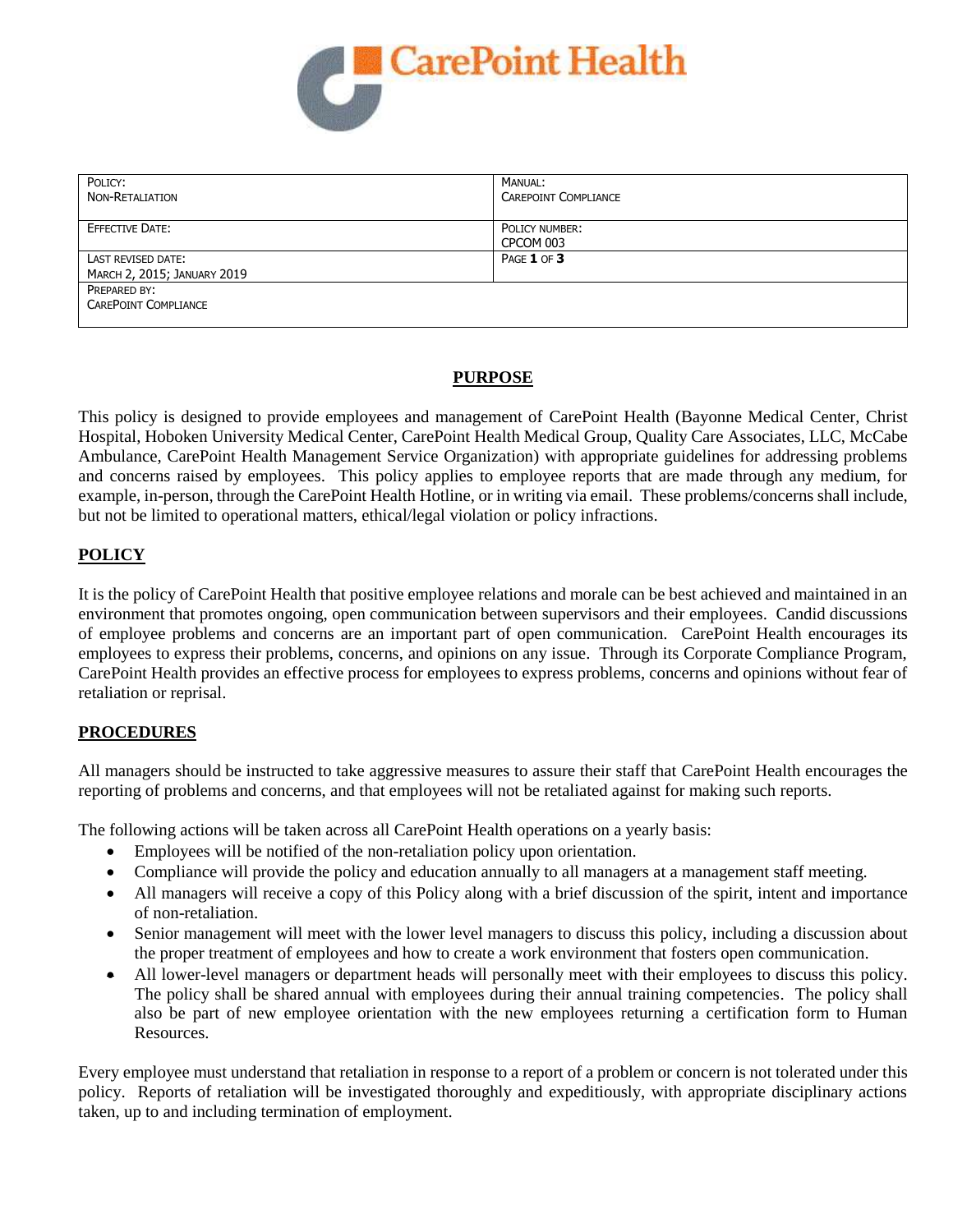

# **A. EMPLOYEES**

- 1) Employees are required to report any suspected waste, fraud, abuse, mismanagement, violation of law, and violation of CarePoint Health's Code of Business Conduct & Ethics or policies and procedures.
- 2) Concerns regarding any issue should be addressed by CarePoint Health management preferably via (a) an immediate supervisor, (b) the department's manager, (c) the department's administrator, or (d) another senior administrator of the organization
- 3) If for any reason, an employee feels constrained or uncomfortable following the order set forth above, the employee should address his or her concern to the Human Resources Department.
- 4) If an employee's concern or problem cannot be satisfactorily resolved through the methods described above, the employee should address the concern to the Chief Compliance Officer, either directly or through the Compliance Hotline(s) listed below.

Bayonne Medical Center Christ Hospital Hoboken University Medical Center CarePoint Health Medical Group Quality Care Associates, LLC McCabe Ambulance CarePoint Health Management Service Organization

**844-246-4365 or** [Complianceofficer@carepointhealth.org](mailto:Complianceofficer@carepointhealth.org)

## **B. DEPARTMENT DIRECTORS/MANAGERS**

- 1. It is the responsibility of management to promote an "open-door" attitude about employee problems and concerns at all times.
- 2. Department Directors/Managers shall be receptive to employee concerns, problems and opinions and explore with the employee suggestions for resolving the issue.
- 3. Department Directors/Managers shall inform the Director of Human Resources of concerns and problems raised by employees that indicate a system or pattern of problems.
- 4. Department Directors/Managers shall inform the Vice President of Compliance Officer of concerns and problems raised by employees that indicate a system or pattern of problems, particularly those that involve legal or fraud and abuse issues.
- 5. Department Directors/Managers shall maintain the confidentiality of employee concerns and problems at all times, insofar as legal and practical, informing only those personnel who have a need to know.

# **C. HUMAN RESOURCES**

- 1. The Director of Human Resources and her/his designees shall provide assistance and guidance to supervisors in receiving and resolving employee concerns, problems and opinions.
- 2. The Director of Human Resources and her/his designees shall keep administration informed of concerns and problems raised by employees.
- 3. Depending on the nature of the report, the Chief Compliance Officer may need to be notified prior to beginning an investigation.